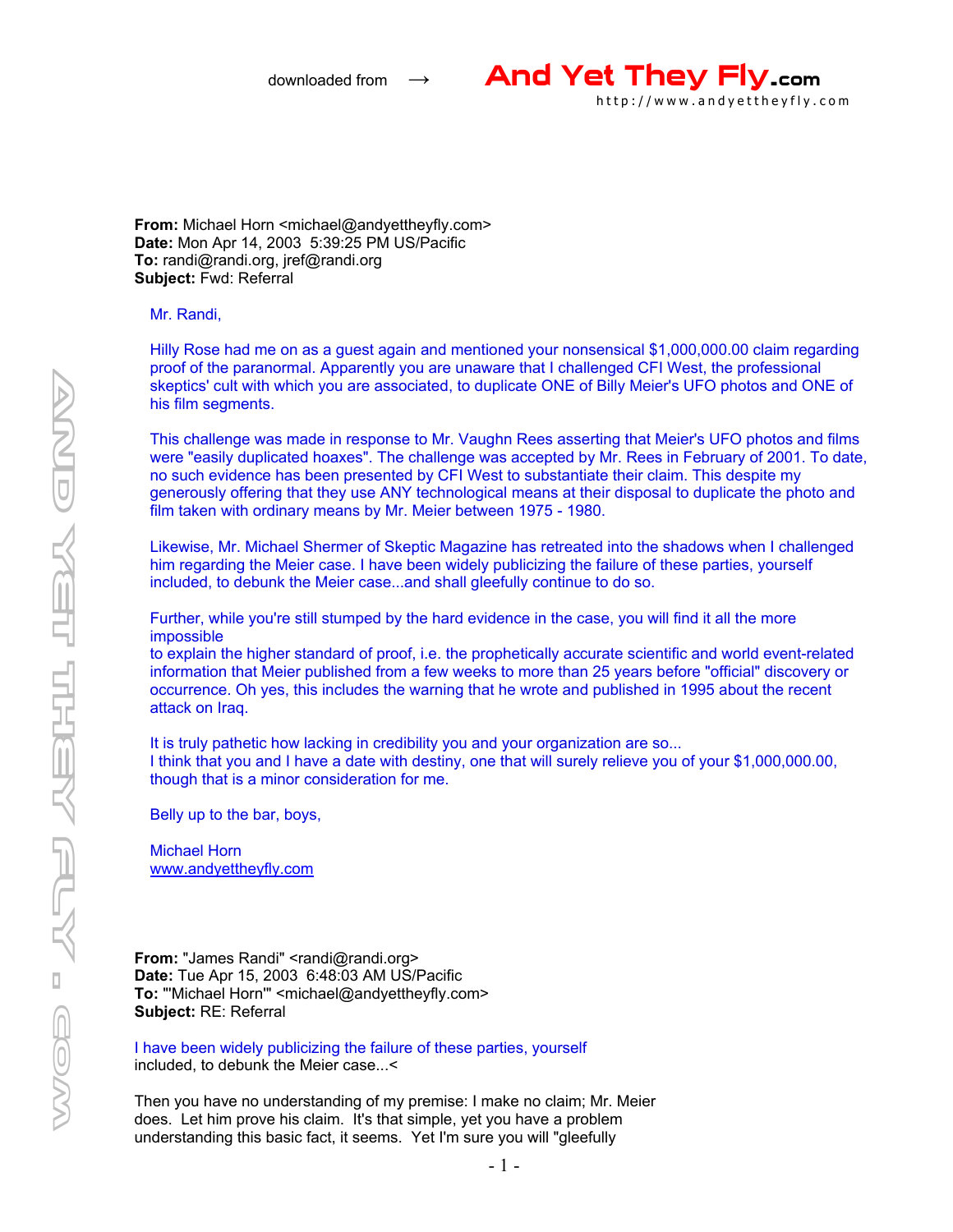

continue" to rant on.... No one is "stumped" by the case. A child can see through the farce, though some adults have a problem with that. I'm always told about such things as "the prophetically accurate scientific and world event-related information that Meier published from a few weeks to more than 25 years before "official" discovery or occurrence. Oh yes, this includes the warning that he wrote and published in 1995 about the recent attack on Iraq." Hate to rain on your favorite delusion, but let's look at (a) the number of "prophetic" statement Meier has made, and (b) how many were correct. Bummer!

Say hello to Hilly for me....

James Randi

**From:** Michael Horn <michael@andyettheyfly.com> **Date:** Tue Apr 15, 2003 8:33:02 AM US/Pacific **To:** "James Randi" <randi@randi.org>, SKEPTICMAG@aol.com, vaughn@cfiwest.org **Subject:** Re: Referral

I have been widely publicizing the failure of these parties, yourself included, to debunk the Meier case...<

Then you have no understanding of my premise: I make no claim; Mr. Meier does. Let him prove his claim. It's that simple, yet you have a problem understanding this basic fact, it seems. Yet I'm sure you will "gleefully continue" to rant on....

Ah ha, we meet at last! Let me make it easy for you. At the website (www,andyettheyfly.com) you will find a sample of the sounds of a UFO Meier **claims** he recorded on a cassette machine, outdoors, in 1980. Duplicate it. With any synthesizers or sound sources you can. Betcha your million bucks you can't. Oh yeah, make sure that the patterns they generate on a spectrum analyzer and oscilloscope include the 8 inaudible sounds Meier captured, as well as the ambient sounds. Now, since he claims that these are the sounds of a UFO it should be pretty easy for you, today, to show that they were just a washing machine and a large Swiss watch.

## No one is "stumped" by the case. A child can see through the farce, though some adults have a problem with that.

I see, the Michael Shermer defense, i.e. children and elves can see through it. They can even duplicate his photos using pie pans and hubcaps.

I'm always told about such things as "the prophetically accurate scientific and world event-related information that Meier published from a few weeks to more than 25 years before "official" discovery or occurrence. Oh yes, this includes the warning that he wrote and published in 1995 about the recent attack on Iraq." Hate to rain on your favorite delusion, but let's look at (a) the number of "prophetic" statement Meier has made, and (b) how many were correct. Bummer!

While you may be always told about them apparently you haven't taken the time to do a little homework. No matter, I've done it for you. At the website you'll find a partial list of the prophetically accurate material. It's quite specific. We have the copyrighted, published documents to back it up. Maybe you can explain how Meier beat Cornell University astronomers by 20 years with specific information regarding the composition of the rings of Jupiter. They can't.

**When did you make that prediction?**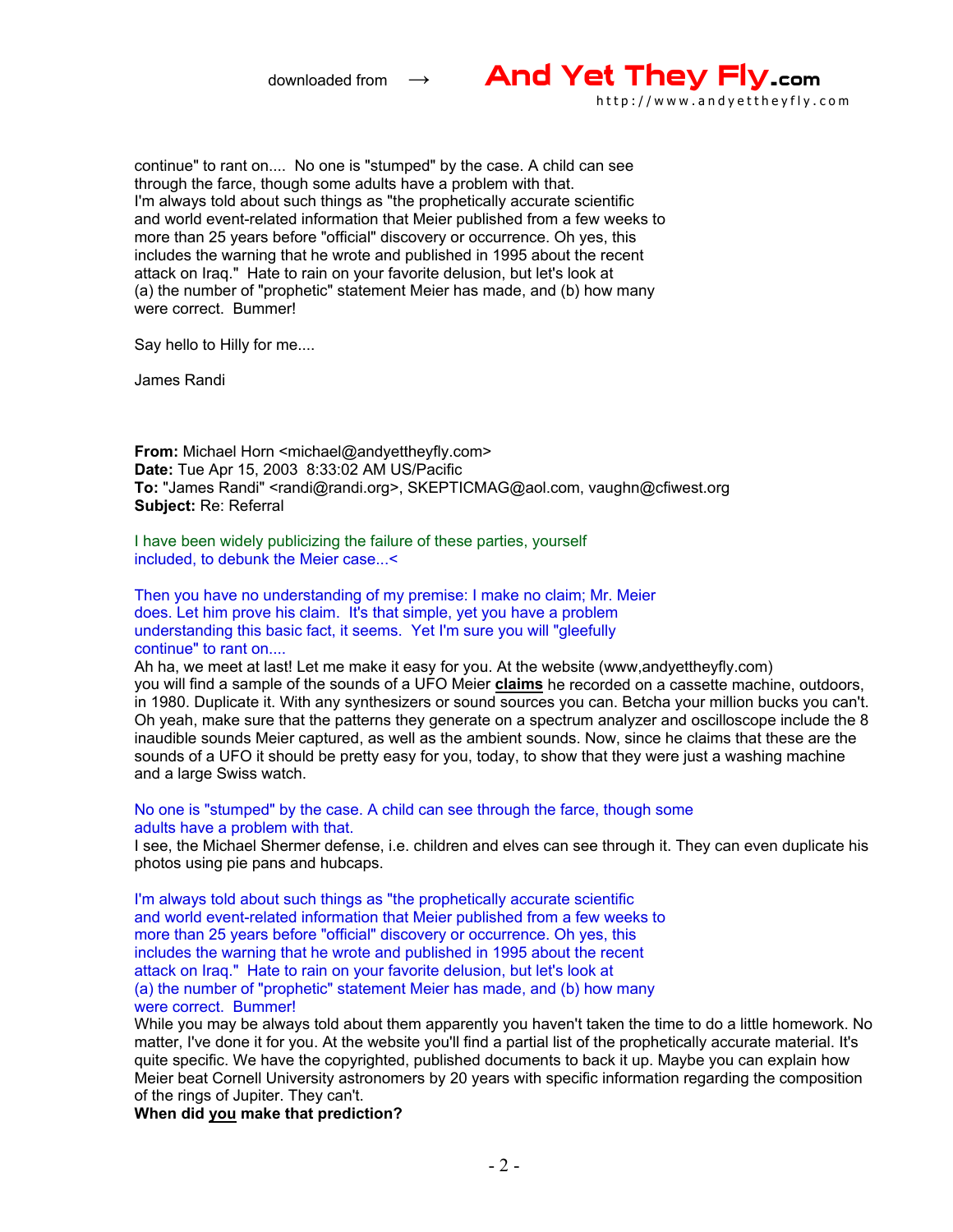

Maybe you can explain why Marcel Vogel, late of IBM,is on record stating he couldn't duplicate the metal alloy samples Meier presented to him...with any technology known to him. And yes, the statement regarding the attack on Iraq was first published in 1995, I downloaded it from the Internet in 1998 and it was/is in the book "And Yet They Fly!" published September 16, 2001. **When did you make that prediction?**

So, instead of continuing to show yourself as woefully uniformed, do indeed look at (a) and (b)..and then explain how he did it.

You have a problem, especially being as unfamiliar with the content of the case as you are. You, and other cultic debunkers, would rather attribute to Meier above-genius abilities in photography, film making, video production, sound engineering, metallurgy and (dare I say) some form of prescience than accept the obvious: his contacts, and his evidence, are authentic.

And, while you're at it, see if Mr. Rees and Mr. Shermer can make a better accounting of themselves, lead by example, if you can.

All the best,

Michael Horn

Say hello to Hilly for me....

James Randi

**From:** "James Randi" <randi@randi.org> **Date:** Tue Apr 15, 2003 11:21:40 AM US/Pacific **To: "'Michael Horn'" <michael@andyettheyfly.com> Subject:** RE: Referral

Okay, I'm bored. You can't seem to get off the "duplication" thing, can you?

If I break a wine-glass, can you duplicate that break exactly? No. So what value is duplication? Oops, I'm wasting my time again. I already explained myself, you choose not to understand (or you're just too dense) so we've nothing more to say.

CAN MEIER PROVE HIS CASE? NO.

Case closed.

James Randi.

(I'll enter into no more correspondence with you. I have real people to deal with.)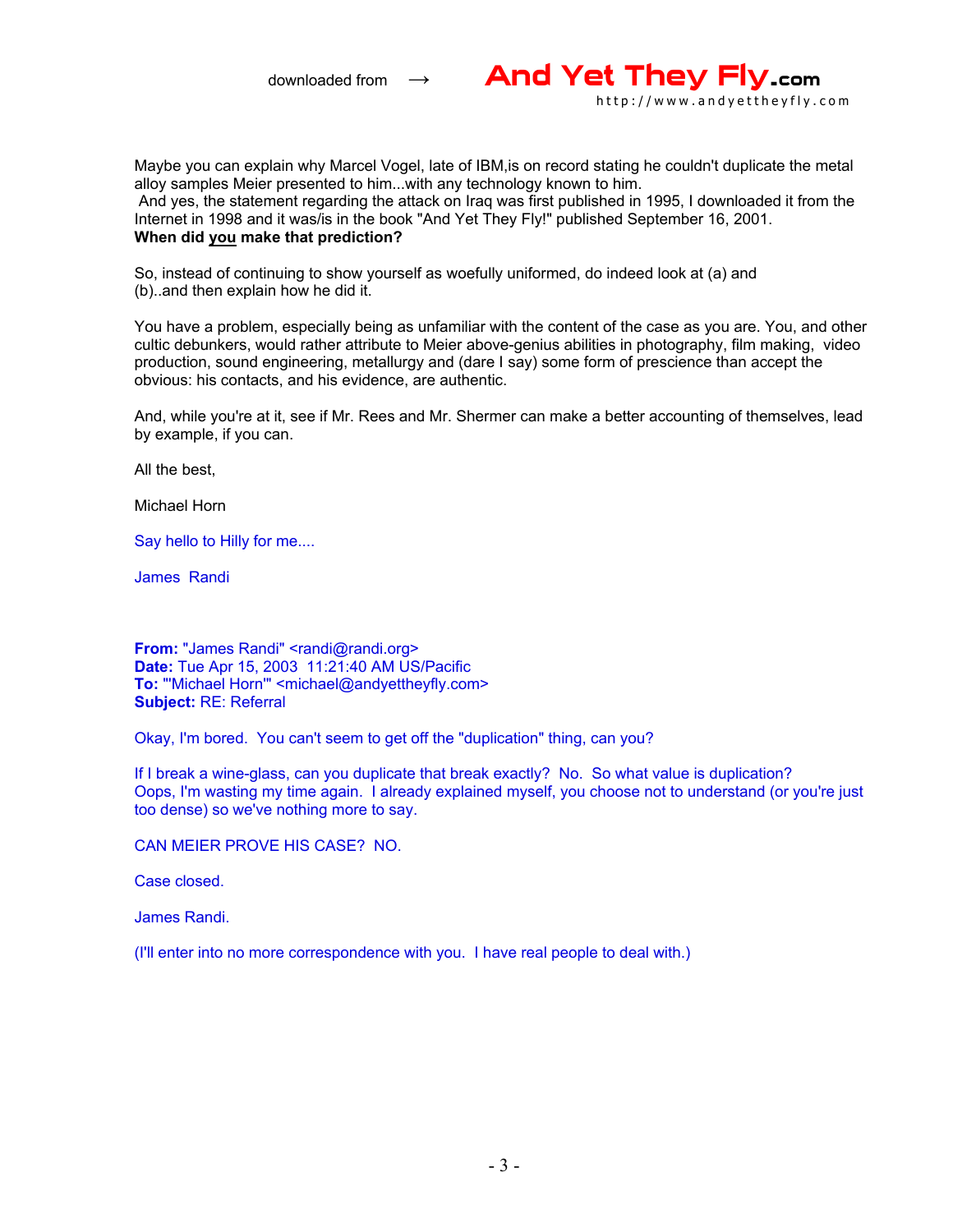

**From:** Michael Horn <michael@andyettheyfly.com> **Date:** Tue Apr 15, 2003 12:20:11 PM US/Pacific **To:** "James Randi" <randi@randi.org>, SKEPTICMAG@aol.com, Vaughn@cfiwest.org **Subject:** Mr. AMAZING RUNS AWAY, CAN'T TAKE THE HEAT!!!

Ah, another non-responsive non-response from the Wizard of Flaws. It isn't true because you say so! Wow, what a stunning, brilliant bit of deduction. You've spent a little too much time doing parlor tricks for kids, you know, the ones that can see through the farce. In this case, they would indeed see through yours. As a matter of fact, take the average kid and show him 1200 clear daytime UFO photos, film segments, sound recordings and metal samples, add the scientific, prophetically accurate info and, when he asks you how Meier did it, you'll say...what? "He did it with mirrors" or "I don't have a clue but it can't be real because I SAY it isn't".

What kind of a hoax are YOU trying to foist on thinking people?

Add to your being bored: incompetent, unscientific, amateurish and cowardly. You and the other clowns in your cult have leveled unproven allegations and refuse to back them up. Funny that your boredom has not infected astronomers and physicists and other scientific experts who have found the evidence authentic. But hey, they're only scientists and you're the high priest of a cult of true believers who demand that reality fits your preconceptions. That's religion, not science.

Did you REALLY ask what value is duplication? We've got a few scientists on this list. Can you not hear the ripples of laughter? Just what DO you know about the scientific method? Shermer must be biting his tongue over that one.

You certainly have explained yourself, quite nakedly for quite a few to see. You're an "expert" because you say you are. You demand proof but won't test it. Are ALL magicians by definition clowns? I hope and think not but this is classic Bozo material, no offense meant to Bozo.

You don't have to respond, certainly not if you're gonna keep on sticking those over-sized shoes in your mouth. But don't worry, we'll let your words and deep thoughts represent you, your organization and your BOGUS offer for some time to come.

I think I now know what the "Amazing" stands for.

Michael Horn

**From:** "Vaughn Rees" <vaughn@cfiwest.org> **Date:** Tue Apr 15, 2003 7:56:58 AM US/Pacific **To: <michael@andyettheyfly.com> Subject:** 

Michael,

I would like to point out a couple of things.

1. At the Consciences Expo you made it quite clear that even if the photo's were duplicated it would not change your belief that Billy Meier had contact with beings not of this world. In other words no amount of evidence would be sufficient to change your beliefs on this matter. I suspect that even if Billy told you that he had hoaxed the whole thing,that you still would not be convinced.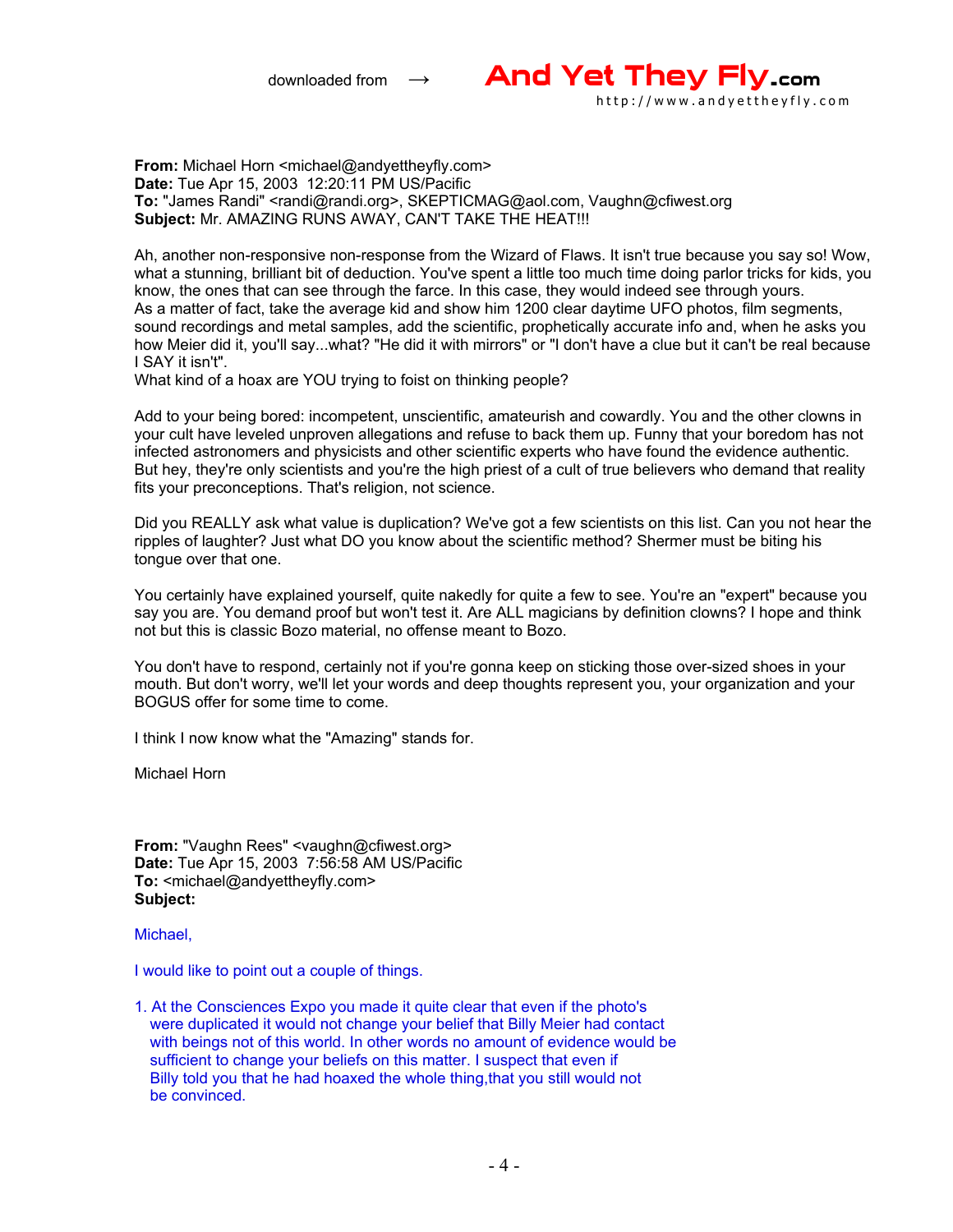

- 2. I told you that I could not start on this project until we moved into our new facilities and that we had the photo lab in place. It is not in place yet because construction is not complete. Your are more than welcome to come over and verify for yourself.
- 3. I am not obligated to disprove your claim, it is the repsonsibility of the claimant to prove the claim. I said that I could probably duplicate some of these but that it will not necessarily be exact. A statement to which you agreed. I would strongly suggest that before you make statements to people on this matter that you contact me first to insure that the information reflect what I actually said.

**Sincerely** 

Vaughn Rees

**From:** Michael Horn <michael@andyettheyfly.com> **Date:** Tue Apr 15, 2003 12:55:15 PM US/Pacific **To:** "Vaughn Rees" <vaughn@cfiwest.org>, SKEPTICMAG@aol.com, randi@randi.org **Subject:** YOU'VE GOT TO BE KIDDING, RIGHT?

Vaughn,

Well, well, well. You were not shy about busting the guys on the UFO panel for their deception. But it looks like you can't take the heat...so why are you in the kitchen?

A few points for you:

1. You misunderstood (big surprise.) I said that I didn't NEED the photos or even the other hard evidence to conclude that the case was authentic. Though they DO establish it, it's the higher standard of proof that is irrefutable, irreproducible and unimpeachable. And please, don't speak about "no amount of evidence" to the contrary since you haven't provided anything except, fatuous, unsubstantiated OPINIONS and BELIEFS, just like the Mr. Amazing. And we all know that Mr. Shermer can only claim that children and elves with hubcaps, etc., etc.

2. No you didn't. You told me, in February of 2001, that you had a 35mm camera, would get an 8mm movie camera and show me how easily it was done. Remember you said the lights on the flanges of the UFO were scratched onto the film with a pin? By the way, how come you need a lab (after more than two years) to do what Meier did hundreds of times over without one?

You might also remember that I invited you to use ANY technology available to you including computers, digital effects, Photo Shop, special effects, etc. I only asked that you be a sport about it and use one arm. That was in April of 2001. Now, for the record, I once again challenge you and the whole crew to show that his evidence is false. One way is to duplicate it with the

same means he used to create it. That includes the still remaining physical evidence in the form of the sound recordings.

3. Whoa, boy! YOU CLAIMED that they were "easily duplicated hoaxes". So, unless your job description is defamer or slanderer you darn well better be able to prove YOUR claim. You boys don't seem to get that Meier has proved his over and over again. If he hasn't, please use a little more than hot air to demonstrate that it isn't so. A review of recent correspondence demonstrates

that Mr. Amazing is running like hell from this encounter. Let's hope that you can make a better showing for your religious group than the high priest has. Of course now you're saying "probably" and "not necessarily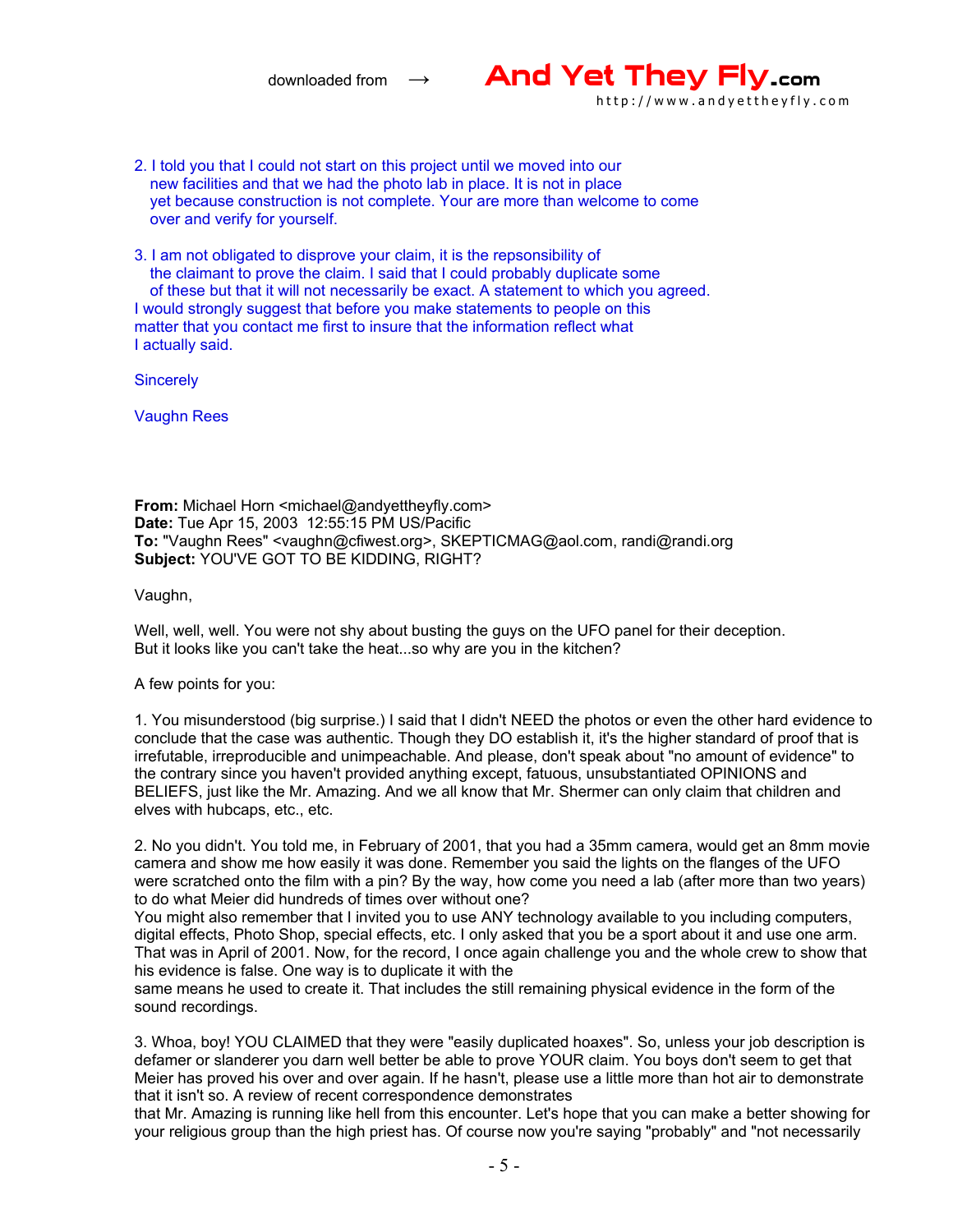

be exact".

DO ANY OF YOU PEOPLE HAVE A NODDING ACQUAINTANCE WITH THE SCIENTIFIC METHOD OR DO YOU JUST FOCUS ON BOGUS OFFERS, DEBUNKING SCHIZOPHRENICS AND DAZZLING LITTLE CHILDREN WITH PARLOR TRICKS?

I have copied you on all material regarding our interaction and my critiquing of it. It is only now when the curtain's been pulled back to reveal the Wizards of Flaws for, ah let's say, far less than your group has portrayed yourselves to be that we're suddenly getting a little touchy.

Last but not least, I now request that you produce the proof for YOUR claims and charges or issue a PUBLIC retraction. We have abundant scientific proof that the case is authentic. If you provide a credible analysis and proof to the contrary it will be welcomed. You need to ask yourselves what you would LOSE by the case being authentic and what you would gain if it is. Instead of coming at things from a religious perspective where things have to fit your preconceived beliefs or they MUST be false, adopt a scientific perspective and observe, analyze and base your conclusions on what IS, not what you THINK it should be.

The ball is in your court.

Warm regards,

Michael Horn www.andyettheyfly.com

**From:** "JREF" <challenge@randi.org> **Date:** Tue Apr 15, 2003 1:41:43 PM US/Pacific **To:** <michael@andyettheyfly.com> **Cc:** <linda@randi.org> **Subject:** RE: Referral

A back issue of Skeptic magazine has photos made by 10 year olds that are just as good as anything Meier ever made. There's your proof.

BTW: I have friends that believe in UFO's but don't believe in Meier because they saw the models in his workshop.

Andrew Harter **JREF** 

**From:** Michael Horn <michael@andyettheyfly.com> **Date:** Tue Apr 15, 2003 5:54:04 PM US/Pacific **To:** "JREF" <challenge@randi.org>, Vaughn@cfiwest.org, SKEPTICMAG@aol.com **Subject:** Re: Referral

Andrew,

Oh well, another brilliantly documented, well researched display of scientific acumen. Pardon me if I yawn. There's my proof? Pardon me if I seem SKEPTICAL of such brain dead responses masquerading as "proof". Do you guys have ANYBODY, even any of those 10 year olds, on your staff that can make you look like you even have a clue as to what you're talking about?